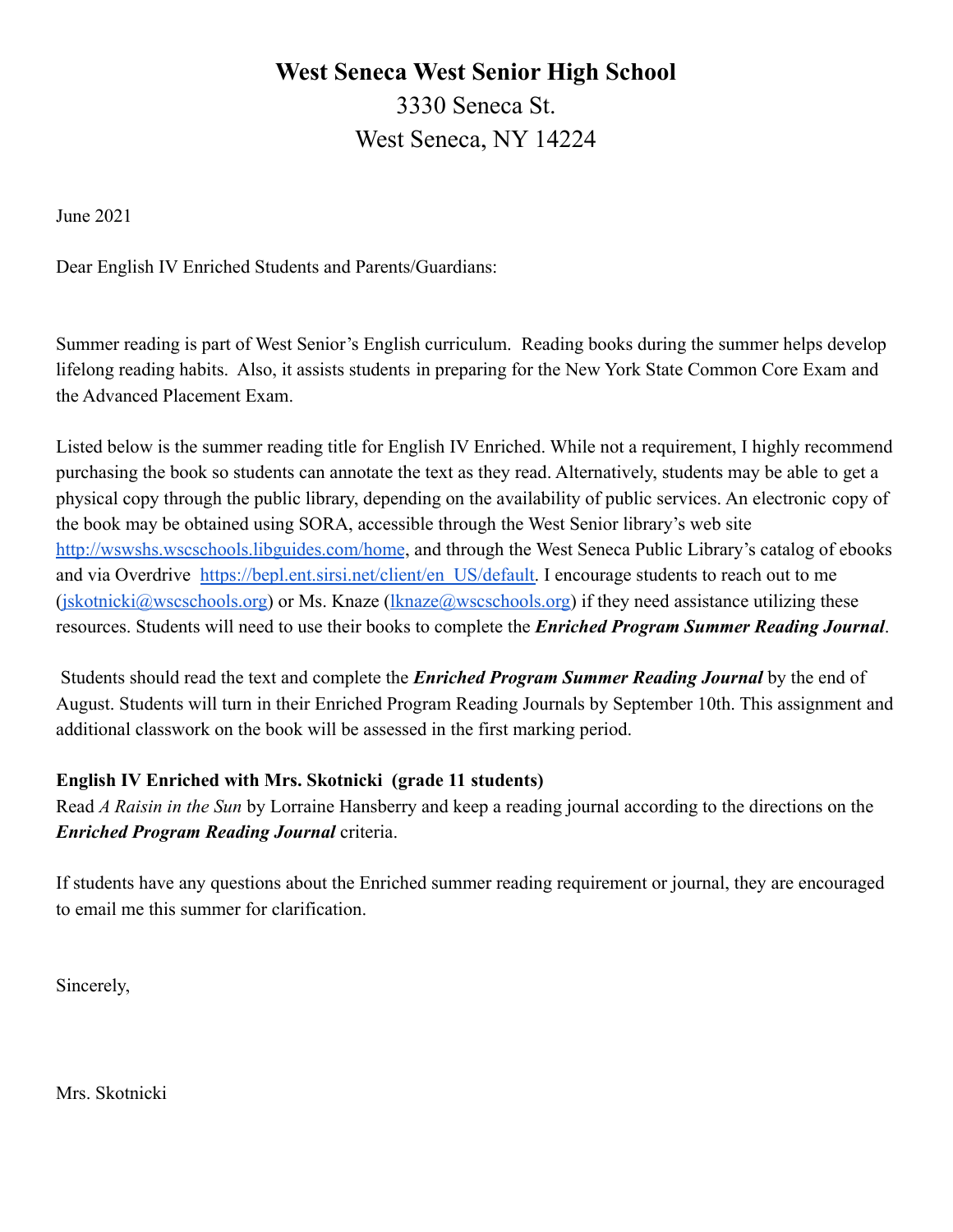#### **Enriched Program Reading Journal Criteria**

### **Complete the following for** *A Raisin in the Sun* **by Lorraine Hansberry (English IV Enriched):**

As you read, complete journal entries according to the directions below. The number of entries should reflect complexity and length of the text you are analyzing for class; you should have at least 10 entries. **More entries are encouraged to cover the full scope of the play.**

#### **Do not consult online resources or other literature guides for assistance.**

#### **Directions:**

- In the textual evidence column, you will write exact quotes using ellipses ( . . .) for long passages and enclosing text in quotation marks. Document page number or act & scene, speaker, and any other information necessary for recall.
- In the commentary column, you will record your thoughts and reactions using the reading strategies listed below. Each entry must be labeled according to the strategy used, i.e. (LT) for identification of a literary term and its use.
- Your textual evidence should be collected evenly throughout the book, reflecting consistent journal-keeping effort. The accompanying commentary must demonstrate use of all reading strategies and insight, a focus on details, and the beginning of analysis.

| <b>TEXTUAL EVIDENCE</b>                                                                                                                                                                                                                                                                                                                                   | <b>COMMENTARY</b>                                                                                                                                                                                                                                                                                                                                                                                                                                                                                                                                                                                                                                                                                                  |
|-----------------------------------------------------------------------------------------------------------------------------------------------------------------------------------------------------------------------------------------------------------------------------------------------------------------------------------------------------------|--------------------------------------------------------------------------------------------------------------------------------------------------------------------------------------------------------------------------------------------------------------------------------------------------------------------------------------------------------------------------------------------------------------------------------------------------------------------------------------------------------------------------------------------------------------------------------------------------------------------------------------------------------------------------------------------------------------------|
| 1. "I know I fib a good deal. After all, a woman's charm<br>is fifty percent illusion, but when a thing is important I tell<br>the truth, and this is the truth: I haven't cheated my sister<br>or you or anyone else as long as I have lived" (Williams<br>41) or (Williams Scene 2) Blanche to Stanley when he<br>questions her about losing Belle Reve | Blanche begins by owning up to "fibbing," which suggests<br>that her intentions are harmless. However, fibbing is a<br>euphemism for lying, a word with much darker<br>connotations. If Blanche is a liar, should we trust her<br>assertion that she has never "cheated [her] sister or you or<br>anyone else?" The word "illusion" seems consistent with<br>Blanche's character. She is secretive about her age and<br>concerned about how she looks, as if she is trying to be<br>someone she is not. How much did these illusions cost,<br>and upon whose backs was the expense borne? Could<br>illusion be part of the theme of the play? (DS) $(LT)$ (Q)                                                      |
| 2. Stage notes description of "inhuman voices like cries"<br>from a jungle" and "shadows and lurid reflections" and a<br>prostitute "rolling" (stealing from) a drunkard until a<br>police officer breaks it up (128) or (Scene 10).                                                                                                                      | Williams' choice to describe the street noise as "inhuman"<br>cries" and reflections as "lurid" seems purposefully<br>contrary to the soft light and illusion created by Blanche.<br>By alternating Stanley's advance with Blanche's anxious<br>calls to the operator, Williams builds the tension leading<br>up to this scene, which is further reinforced by the parallel<br>scene at the back of the room. This parallel scene of<br>struggle might serve as foreshadowing for what is about to<br>happen between Blanche and Stanley. Does Blanche see<br>this scene played out, or is it only for the eyes of the<br>audience? Who do each of the players in the parallel scene<br>represent? (DS) $(LT) (Q)$ |

#### **Examples of Journal Entries:**

#### **Reading Strategies:**

**(C) CONNECT**: Relate to a quote, description, character, setting, etc. by connecting it to your own life, another text, or to the larger world.

**(P) PREDICT**: Anticipate what might happen in the story based on details and plot.